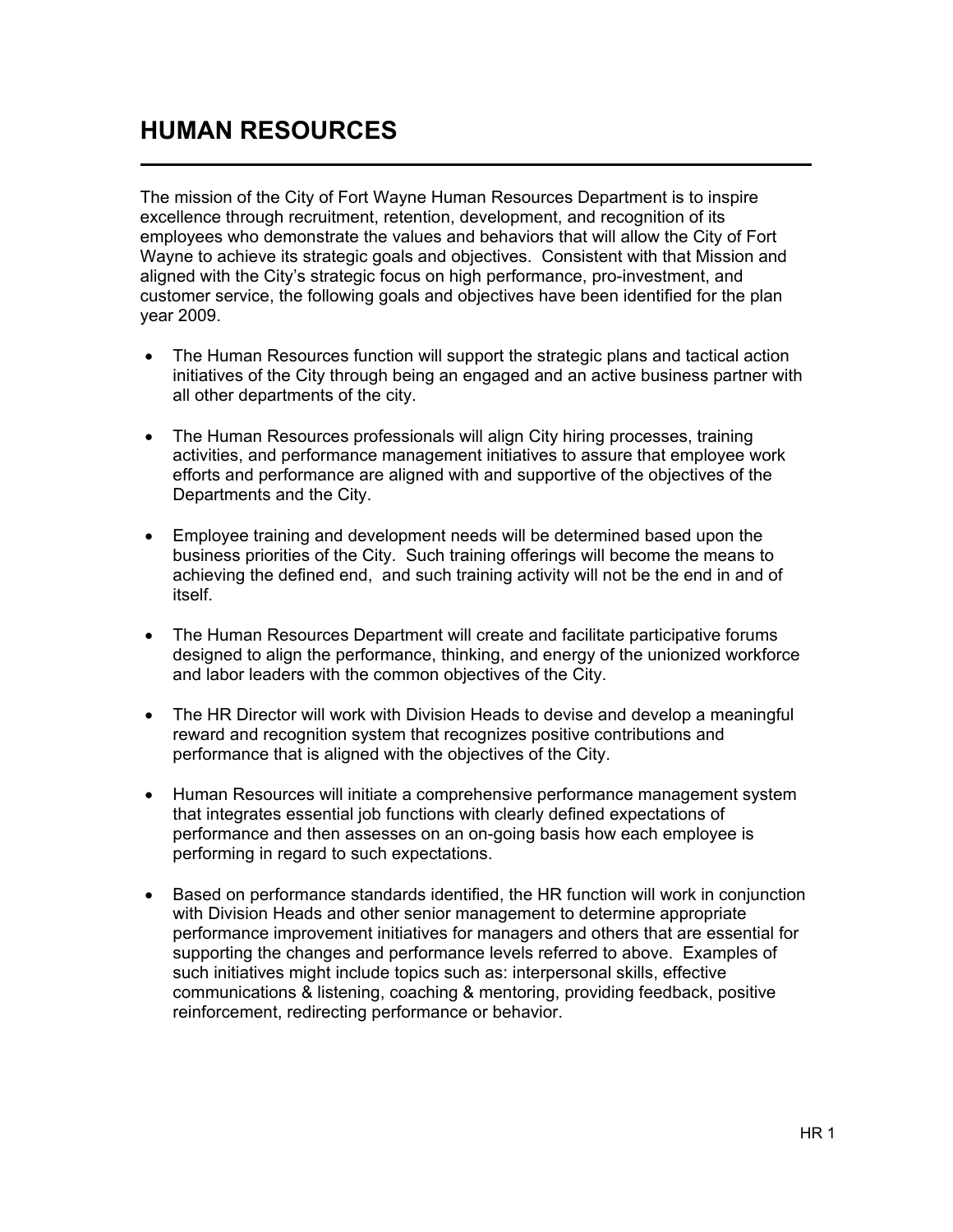## HUMAN RESOURCES Org # 0023100X 2009 BUDGET COMPARISON \$ INCREASE

|                   | ZUUJ DUUUEI VUIWIPARISUN        |                                | 2008 ACTUAL      |                            |      |                      |  | <b>SINCREASE</b><br>(DECREASE) | % CHANGE                 |
|-------------------|---------------------------------|--------------------------------|------------------|----------------------------|------|----------------------|--|--------------------------------|--------------------------|
|                   |                                 | 2007                           | <b>THRU</b>      | 2008 REVISED               | 2009 |                      |  | FROM 2008 APPR                 | FROM 2008 APPR           |
|                   |                                 | <b>ACTUAL</b>                  | 30-Jun-08        | <b>BUDGET</b>              |      | <b>SUBMITTED</b>     |  | TO 2009                        | TO 2009                  |
|                   |                                 |                                |                  |                            |      |                      |  |                                |                          |
|                   | 5111 WAGES-REG                  | \$<br>418,360                  |                  | \$<br>460,961 \$           |      | 409,526 \$           |  | (51, 435)                      |                          |
|                   | 5115 PARTTIME                   | 4,832                          |                  | 5,276                      |      | 10,712               |  | 5,436                          |                          |
|                   | <b>TOTAL WAGES</b><br>5131 PERF | \$<br>423,192<br>26,148        |                  | \$<br>466,236 \$<br>32,267 |      | 420,238 \$<br>29,692 |  | (45,998)                       | $-9.87%$                 |
|                   | 5132 FICA                       | 30,400                         |                  | 35,667                     |      | 32,148               |  | (2, 575)                       |                          |
|                   | 5134 GROUP HEALTH INSUR         | 76,500                         |                  | 81,000                     |      | 72,000               |  | (3, 519)                       |                          |
|                   | 5136 UNEMPLOYMENT               | 448                            |                  | 466                        |      | 416                  |  | (9,000)                        |                          |
|                   | 5137 WORKERS COMP               | 828                            |                  | 732                        |      | 696                  |  | (50)<br>(36)                   |                          |
|                   | 513A EMPLOYEE PERF              | 12,551                         |                  | 13,829                     |      | 12,286               |  | (1, 543)                       |                          |
| <b>TOTAL 5100</b> |                                 | \$<br>570,067                  | \$<br>273,236 \$ | 630,198                    | \$   | 567,476 \$           |  | (62, 722)                      | $-9.95%$                 |
|                   |                                 |                                |                  |                            |      |                      |  |                                |                          |
|                   | 5213 COMPUTER SUPPL             | \$<br>$\overline{\phantom{a}}$ |                  | \$<br>880 \$               |      | 880 \$               |  |                                |                          |
|                   | 5219 OTHER OFFC SUPPL           | 5,390                          |                  | 4,000                      |      | 4,000                |  |                                |                          |
|                   | 5231 GASOLINE                   | ÷.                             |                  | 1,200                      |      | 1,200                |  |                                |                          |
|                   | 5247 INSTRUCTIONAL SUPPLIES     | 3,880                          |                  | 4,500                      |      | 4,500                |  |                                |                          |
|                   | 5263 EQUIP REPAIR               | $\overline{\phantom{a}}$       |                  | 320                        |      | 320                  |  |                                |                          |
|                   | 5299 OTHER MTLS                 | 62                             |                  | 2,700                      |      | 2,700                |  | $\sim$                         |                          |
| TOTAL 5200        |                                 | \$<br>9,333                    | \$<br>5,623      | \$<br>13,600               | \$   | 13,600 \$            |  | $\blacksquare$                 | $\overline{\phantom{a}}$ |
|                   |                                 |                                |                  |                            |      |                      |  |                                |                          |
|                   | 5317 INSTRUC SRVCS              | \$<br>31,256                   |                  | \$<br>57,100 \$            |      | 57,100 \$            |  | $\overline{\phantom{a}}$       |                          |
|                   | 531K SEMINAR FEES               | 14,482                         |                  | 31,400                     |      | 30,900               |  | (500)                          |                          |
|                   | 5322 POSTAGE                    | 1,776                          |                  | 2,400                      |      | 2,400                |  |                                |                          |
|                   | 5323 TELEPHONE                  | 1,800                          |                  | 1,920                      |      | 1,920                |  |                                |                          |
|                   | 5324 TRAVEL                     | 5,180                          |                  | 5,000                      |      | 5,000                |  |                                |                          |
|                   | 5326 MILEAGE                    | 472                            |                  | 900                        |      | 900                  |  |                                |                          |
|                   | 532L LONG DISTANCE              | 113                            |                  | 480                        |      | 480                  |  |                                |                          |
|                   | 5331 PRINTING OTHER             | 2,352                          |                  | 8,757                      |      | 8,757                |  |                                |                          |
|                   | 5332 PUB LEGAL                  | 809                            |                  | 1,000                      |      | 1,000                |  | $\blacksquare$                 |                          |
|                   | 5342 LIABILITY INSUR            | 427                            |                  | 549                        |      | 675                  |  | 126                            |                          |
|                   | 5363 CONT OTHER EQUIP           | 1,627                          |                  | 2,600                      |      | 2,600                |  | ÷.                             |                          |
|                   | 5369 CONTRACTED SRVCS           | 22,565                         |                  | 22,860                     |      | 23,000               |  | 140                            |                          |
|                   | 5374 OTHR EQUIP REPAIR          | 2,644                          |                  | 2,520                      |      | 2,520                |  |                                |                          |
|                   | 5377 CC BUILDING PKG            | 16                             |                  | 150                        |      | 150                  |  |                                |                          |
|                   | 5391 SUBS AND DUES              | 1,673                          |                  | 2,000                      |      | 2,000                |  |                                |                          |
|                   | 5399 OTHR SRVCS                 | 174                            |                  | 1,200                      |      | 1,200                |  |                                |                          |
| <b>TOTAL 5300</b> |                                 | \$<br>87,366                   | \$<br>46,802 \$  | 140,836                    | \$   | 140,602 \$           |  | (234)                          | $-0.17%$                 |
|                   |                                 |                                |                  |                            |      |                      |  |                                |                          |
|                   | 5443 PUR OFFC EQUIP             | \$                             |                  | \$<br>450 \$               |      | $2,950$ \$           |  | 2,500                          |                          |
|                   | 5444 PUR OTHER EQUIP            |                                |                  | $\sim$                     |      | 2,900                |  | 2,900                          |                          |
|                   | 5446 PUR SOFTWARE               |                                |                  | 1,000                      |      | 1,000                |  | $\blacksquare$                 |                          |
|                   | 5451 PUR FURNITURE              |                                |                  | 3,000                      |      | 3,000                |  |                                |                          |
| <b>TOTAL 5400</b> |                                 | \$                             | \$<br>330 \$     | $4,450$ \$                 |      | $9,850$ \$           |  | 5,400                          | 121.35%                  |
|                   | <b>TOTAL EXPENSES</b>           | 666,767 \$                     |                  |                            |      |                      |  |                                |                          |
|                   |                                 | \$                             | 325,991 \$       | 789,084 \$                 |      | 731,528 \$           |  | (57, 556)                      | $-7.29%$                 |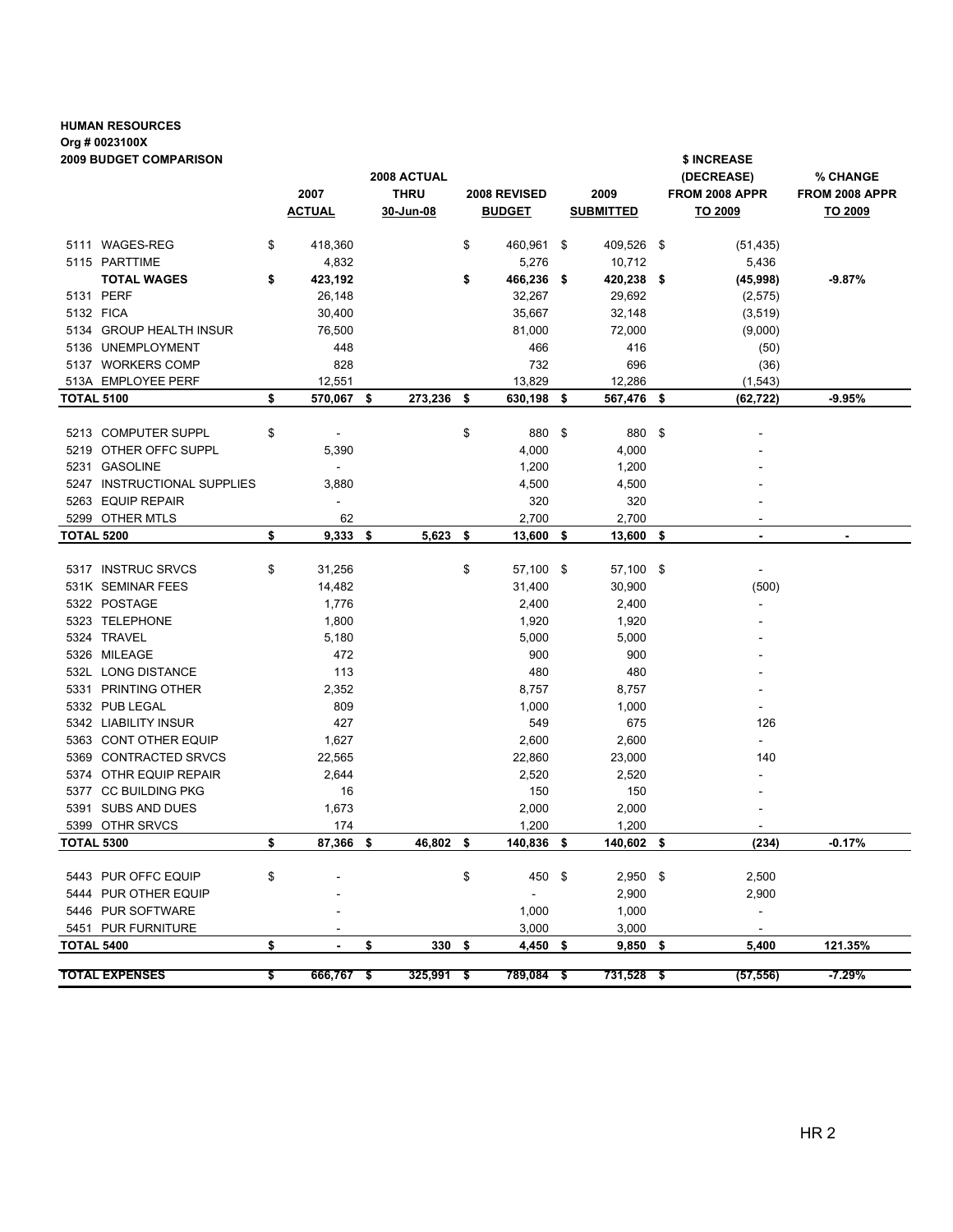|                |                                               |                          | Human Resources 2009-2013 Capital Improvement Program |                          |                             |                          |                          |  |  |  |  |  |
|----------------|-----------------------------------------------|--------------------------|-------------------------------------------------------|--------------------------|-----------------------------|--------------------------|--------------------------|--|--|--|--|--|
|                | FUNDING SOURCE CODE:                          | <b>GRP-Grant Pending</b> |                                                       | PT-Property Tax          |                             |                          |                          |  |  |  |  |  |
|                | CC-Cumulative Capital Fund                    | LE-Lease                 |                                                       | <b>RB-Revenue Bond</b>   |                             |                          |                          |  |  |  |  |  |
|                | <b>CDBG-Community Development Block Grant</b> |                          | InfraBd-Infrastructure Bond                           | ST-State Source          |                             |                          |                          |  |  |  |  |  |
|                | CEDIT-Co. Economic Development Income Tax     |                          | <b>LRS-Local Roads &amp; Streets</b>                  | <b>SU-Sewer Utility</b>  |                             |                          |                          |  |  |  |  |  |
|                | <b>CO-County Source</b>                       | MISC-Miscellaneous       |                                                       |                          | SWU-Stormwater Utility      |                          |                          |  |  |  |  |  |
|                | FED-Federal Source                            |                          | MVH-Motor Vehicle Highway                             |                          | TIF-Tax Increment Financing |                          |                          |  |  |  |  |  |
|                | <b>GOB-General Obligation Bond</b>            |                          | PCBF-Park Cumulative Bldg. Fund                       | UF-User Fee              |                             |                          |                          |  |  |  |  |  |
|                | <b>GRA-Grant Approved</b>                     | <b>PS-Private Source</b> |                                                       | <b>WU-Water Utility</b>  |                             |                          |                          |  |  |  |  |  |
| Item #         | <b>Project Title &amp; Description</b>        | <b>Funding</b>           |                                                       |                          | <b>Expenditure</b>          |                          |                          |  |  |  |  |  |
|                |                                               | <b>Source</b>            | 2009                                                  | 2010                     | 2011                        | 2012                     | 2013                     |  |  |  |  |  |
|                | Computer Replacement                          | <sub>CC</sub>            | $\overline{a}$                                        | $\overline{a}$           |                             | $\overline{\phantom{0}}$ |                          |  |  |  |  |  |
| $\overline{2}$ | Printer Purchase and Replacement(s)           | PT                       | 450                                                   | 2,800                    |                             |                          |                          |  |  |  |  |  |
| 3              | <b>Computer Software</b>                      | PT                       | 1,000                                                 | 1,000                    | 1,000                       | 1.000                    | $\overline{a}$           |  |  |  |  |  |
| 4              | Furniture                                     | PT                       | 3,000                                                 | 3,000                    | 3,000                       | 3,000                    |                          |  |  |  |  |  |
| 5              | Fax Machine Replacement                       | PT                       | 900                                                   |                          |                             | $\blacksquare$           |                          |  |  |  |  |  |
| 6              | Shredder                                      | PT                       | 1,600                                                 | $\blacksquare$           | ۰                           | $\overline{\phantom{a}}$ | $\blacksquare$           |  |  |  |  |  |
| 7              | <b>LCD Projector</b>                          | PT                       | 2,500                                                 | $\blacksquare$           | ٠                           | $\blacksquare$           |                          |  |  |  |  |  |
| 8              | VHS/DVD player                                | PT                       | 250                                                   | $\blacksquare$           | ۰                           | $\blacksquare$           |                          |  |  |  |  |  |
| 9              | Audio System / Stereo                         | PT                       | 150                                                   | $\overline{\phantom{a}}$ |                             | $\blacksquare$           |                          |  |  |  |  |  |
| 10             | Digital Camera                                | PT                       | $\blacksquare$                                        | 500                      | $\blacksquare$              | $\blacksquare$           | $\overline{\phantom{a}}$ |  |  |  |  |  |
| <b>TOTAL</b>   |                                               | 9.850                    | 7,300                                                 | 4.000                    | 4.000                       |                          |                          |  |  |  |  |  |

1. Computers replaced according to City guidelines.

2. Printers: 2009 - Possible replacement for HP Color Inkjet 2280 (\$450) and 2010 - HP Color LaserJet 4650DN (\$2800 - \$2,500/printer and \$250/Jet Direct Connector)

3. Computer Software: Additional software and upgrades to current software may be needed for HR and Professional Development needs.

4. Furniture: The HR Department is in need of more locking filing cabinets to store confidential records. The front area and conference rooms have been updated, and the plan is to continue to replace furniture within individual offices on an as-needed bas

5. Fax Machine Replacement: 2009 - (1) 2003 replacement.

6. Shredder: 2009 -Possible replacement for (confidential) shredder purchased in 2003.

7. LCD Projector (Training Equipment) - Possible replacement for projector purchased in 2004.

8.VHS /DVD Player (Training Equipment) - Possible replacement for VHS/DVD player purchased in 2004.

9. Audio System/Stereo (Training Equipment) - Possible replacement for audio system purchased in 2004.

10. Digital Camera: Possible replacement for camera purchased in 2005. Needed for HR, Professional Development, Community Outreach and Communications needs.